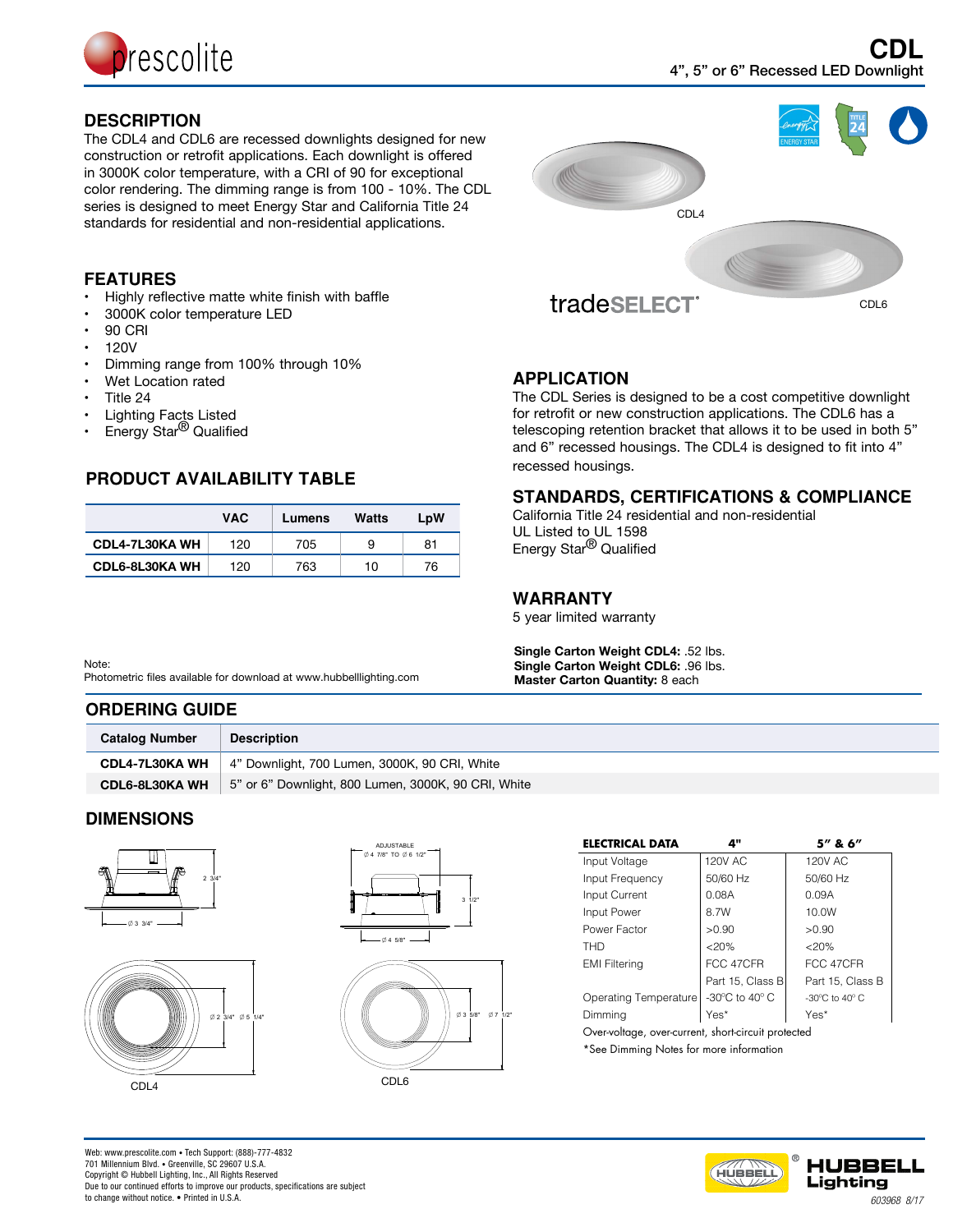# [PHOTOMETRIC DATA](http:/)



# **INITIAL FOOTCANDLES (fc) DATA CHART**

|                        |    |                                |                | Single Unit, fc on 30" Work Plane |                |                         |                         |                                                 |                  |                  |                  |  |  |  |  |  |
|------------------------|----|--------------------------------|----------------|-----------------------------------|----------------|-------------------------|-------------------------|-------------------------------------------------|------------------|------------------|------------------|--|--|--|--|--|
| $O^{\circ}$<br>(nadir) |    | $10^{\circ}$                   |                | $20^\circ$                        |                | $30^\circ$              | Ceiling                 | Multiple Units, Average fc on<br>30" Work Plane |                  |                  |                  |  |  |  |  |  |
|                        |    |                                |                |                                   |                |                         | to Floor<br>Height (ft) |                                                 | RCR <sub>2</sub> | RCR <sub>5</sub> | RCR <sub>7</sub> |  |  |  |  |  |
| fc                     | tc | Illuminated<br>$Di\alpha$ (ft) | fc             | <b>Illuminated</b><br>Dia (ft)    | fc             | Illuminated<br>Dia (ft) |                         | Fixture<br>Spacing (ft)                         |                  | footcandles (fc) |                  |  |  |  |  |  |
| CDL4 7L30KAWH          |    |                                |                |                                   |                |                         |                         |                                                 |                  |                  |                  |  |  |  |  |  |
| 12                     | 11 | $\overline{2}$                 | 8              | 4                                 | 6              | 6                       | 8                       | 6x6                                             | 18               | 13               | 11               |  |  |  |  |  |
| 8                      | 8  | $\overline{2}$                 | 6              | 5                                 | 4              | 8                       | 9                       | $7 \times 7$                                    | 13               | 10               | 8                |  |  |  |  |  |
| 5                      | 5  | 3                              | 4              | 6                                 | 3              | 9                       | 10.5                    | $9 \times 9$                                    | 9                | 6                | 5                |  |  |  |  |  |
| 4                      | 4  | 3                              | 3              | 7                                 | $\overline{2}$ | 11                      | 12                      | $10 \times 10$                                  | 6                | 4                | 4                |  |  |  |  |  |
| CDL6 8L30KAWH          |    |                                |                |                                   |                |                         |                         |                                                 |                  |                  |                  |  |  |  |  |  |
| 12                     | 12 | $\mathbf{2}$                   | 9              | 4                                 | 6              | 6                       | 8                       | $7 \times 7$                                    | 17               | 12               | 10               |  |  |  |  |  |
| 9                      | 8  | $\overline{2}$                 | 7              | 5                                 | 5              | 8                       | 9                       | $8 \times 8$                                    | 12               | 9                |                  |  |  |  |  |  |
| 6                      | 5  | 3                              | $\overline{4}$ | 6                                 | 3              | 9                       | 10.5                    | $10 \times 10$                                  | 8                | 6                | 5                |  |  |  |  |  |
| 4                      | 4  | 3                              | 3              | $\overline{ }$                    | $\overline{2}$ | 11                      | 12                      | $11 \times 11$                                  | 6                | 4                | 3                |  |  |  |  |  |

#### **CDL4 7L30KAWH**

LED Light Engine: 3000K 90 CRI System Wattage: 8.7 Fixture delivered lumens: 705 Fixture Efficacy: 81.0 Spacing Criteria: 1.1



| <b>ZONAL LUMEN SUMMARY</b> |  |
|----------------------------|--|
|----------------------------|--|

| ZONE     | LUMENS | %LUMINAIRE |
|----------|--------|------------|
| $0 - 30$ | 257    | 36.5       |
| $0 - 40$ | 403    | 57.2       |
| $0 - 60$ | 629    | 89.3       |
| $0 - 90$ | 705    | 100.0      |

| DEG | CANDELA<br><b>DISTRIBUTION</b><br><b>CANDELA</b> |
|-----|--------------------------------------------------|
| N   | 350                                              |
| 5   | 348                                              |
| 15  | 327                                              |
| 25  | 288                                              |
| 35  | 233                                              |
| 45  | 170                                              |
| 55  | 106                                              |
| 65  | 53                                               |
| 75  | 17                                               |
| 85  | З                                                |
| 90  | N                                                |

### **COEFFICIENTS OF UTILIZATION**

Zonal Cavity Method

|                              | ZONE     |            | LUMENS              | %LUMINAIRE |    |               |     |     |      |                    |    |                                        |          |
|------------------------------|----------|------------|---------------------|------------|----|---------------|-----|-----|------|--------------------|----|----------------------------------------|----------|
| ystem Wattage: 8.7           |          |            |                     |            |    |               |     |     |      |                    |    | % Effective Ceiling Cavity Reflectance |          |
| ixture delivered lumens: 705 | $0 - 30$ |            | 257                 | 36.5       |    |               | 80% |     |      | 70%                |    | 50%                                    | 30%      |
| ixture Efficacy: 81.0        | $0 - 40$ |            | 403                 | 57.2       | ర≚ |               |     |     |      |                    |    | 20% Effective Floor Cavity Reflectance |          |
| pacing Criteria: 1.1         | $0 - 60$ |            | 629                 | 89.3       | ξ∝ |               |     |     |      | % Wall Reflectance |    |                                        |          |
|                              | $0 - 90$ |            | 705                 | 100.0      |    | 70            | 50  | 30  | 10   | 70                 | 10 | 50                                     | 30 50 30 |
|                              |          |            |                     |            |    |               | 107 | 103 | 1001 | 108                | 98 | 100 98                                 | 9794     |
| $190^\circ$                  |          |            | <b>CANDELA</b>      |            | з  | 94            | 85  | 78  | 72   | 92                 | 72 | <b>B</b> 1<br>-75                      | 78 73    |
|                              |          |            |                     |            |    | 81            | 69  | 61  | 55   | 79                 | 55 | -59<br>-66                             | 64 58    |
|                              |          |            | <b>DISTRIBUTION</b> |            |    |               | 57  | 49  | 44   | 68                 | 44 | 55<br>48                               | 54 48    |
| $75^\circ$                   |          | <b>DEG</b> | <b>CANDELA</b>      |            |    | 61            | 49  | 41  | 36   | 60                 | 36 | 40<br>47                               | 46 40    |
| <b>120L</b>                  |          |            | 350                 |            |    | CDL4 7L30KAWH |     |     |      |                    |    | Test No. P17.00229                     |          |

Test No. P17.00229

Tested at 25ºC Ambient in accordance to IESNA LM-79-2008

### **CDL6 8L30KAWH**

THIS REPORT IS BASED ON PUBLISHED INDUSTRY PROCEDURES. FIELD PERFORMANCE MAY DIFFER FROM LABORATORY PERFORMANCE. System Wattage: 10.1 LED Light Engine: 3000K 90 CRI Fixture delivered lumens: 763 Fixture Efficacy: 75.5 Spacing Criteria: 1.2



Test No. P17.00238 Tested at 25ºC Ambient in accordance to IESNA LM-79-2008

| <b>ZONAL LUMEN SUMMARY</b> |        |            |  |  |  |  |  |  |
|----------------------------|--------|------------|--|--|--|--|--|--|
| ZONE                       | LUMENS | %LUMINAIRE |  |  |  |  |  |  |
| $0 - 30$                   | 281    | 36.9       |  |  |  |  |  |  |
| $0 - 40$                   | 447    | 58.5       |  |  |  |  |  |  |
| $0 - 60$                   | 688    | 90.1       |  |  |  |  |  |  |
| $0 - 90$                   | 763    | 100.0      |  |  |  |  |  |  |

| <b>CANDELA</b><br><b>DISTRIBUTION</b> |                |  |  |  |  |  |  |
|---------------------------------------|----------------|--|--|--|--|--|--|
| DEG                                   | <b>CANDELA</b> |  |  |  |  |  |  |
| N                                     | 375            |  |  |  |  |  |  |
| 5                                     | 370            |  |  |  |  |  |  |
| 15                                    | 354            |  |  |  |  |  |  |
| 25                                    | 319            |  |  |  |  |  |  |
| 35                                    | 266            |  |  |  |  |  |  |
| 45                                    | 187            |  |  |  |  |  |  |
| 55                                    | 108            |  |  |  |  |  |  |
| 65                                    | 50             |  |  |  |  |  |  |
| 75                                    | 18             |  |  |  |  |  |  |
| 85                                    | 4              |  |  |  |  |  |  |
| 90                                    | 0              |  |  |  |  |  |  |

### **COEFFICIENTS OF UTILIZATION**

Zonal Cavity Method

|                              | ZUNE       | LUMENS              | %LUMINAIRE |    |               | LUINI CUVIIV IVICIIIUU |                                        |                    |       |         |                    |             |  |
|------------------------------|------------|---------------------|------------|----|---------------|------------------------|----------------------------------------|--------------------|-------|---------|--------------------|-------------|--|
| ystem Wattage: 10.1          |            |                     |            |    |               |                        | % Effective Ceiling Cavity Reflectance |                    |       |         |                    |             |  |
| ixture delivered lumens: 763 | $0 - 30$   | 281                 | 36.9       |    |               | 80%                    |                                        |                    | 70%   |         | 50%                | 30%         |  |
| ixture Efficacy: 75.5        | $0 - 40$   | 447                 | 58.5       |    |               |                        | 20% Effective Floor Cavity Reflectance |                    |       |         |                    |             |  |
| pacing Criteria: 1.2         | $0 - 60$   | 688                 | 90.1       | ≊ء |               |                        |                                        | % Wall Reflectance |       |         |                    |             |  |
|                              | $0 - 90$   | 763                 | 100.0      |    | 70            | 50<br>30               | 10                                     | 70                 | 10    | 50      | 30 50 30           |             |  |
|                              |            |                     |            |    |               | 103<br>107             | 100                                    | 108.               | 99    | 1101.98 |                    | $ 97 \t95 $ |  |
| $190^\circ$                  |            | <b>CANDELA</b>      |            |    | 95            | 78<br>85               | 73                                     | 92                 | 72    | 181     | 76                 | 78 74       |  |
|                              |            | <b>DISTRIBUTION</b> |            |    | 81            | 70                     | 62<br>56                               | 79                 | 55 67 |         | -60                | 65 59       |  |
|                              |            |                     |            |    | 70            | 58                     | 50<br>44                               | 69                 | 44    | l 56    | 49                 | 54 48       |  |
| $75^{\circ}$                 | <b>DEG</b> | <b>CANDELA</b>      |            |    | 62            | 49                     | 41<br>36                               | 60                 |       | 36   47 | -41                | 46 40       |  |
| 130                          |            | 375                 |            |    | CDL6 8L30KAWH |                        |                                        |                    |       |         | Test No. P17.00238 |             |  |
|                              |            |                     |            |    |               |                        |                                        |                    |       |         |                    |             |  |